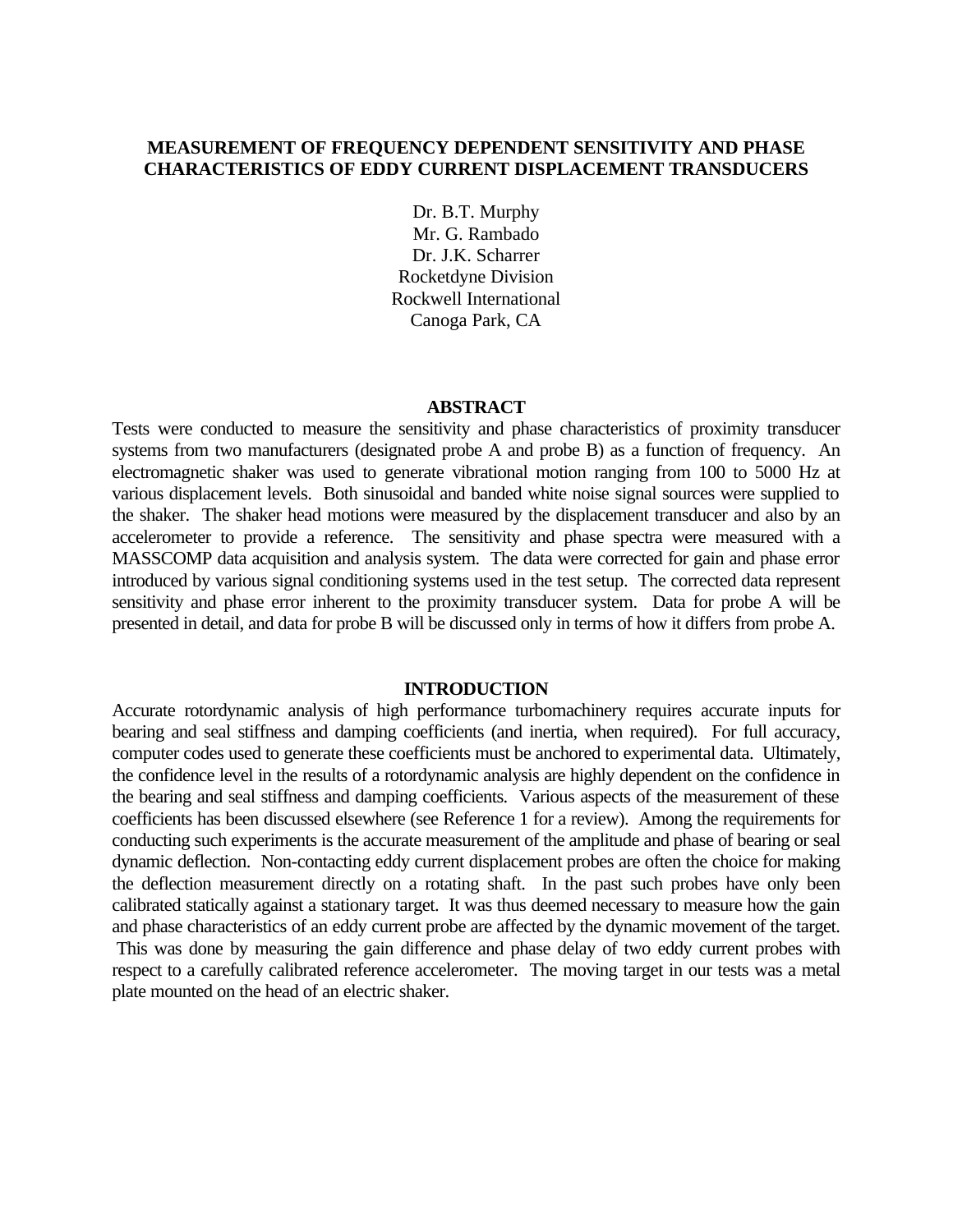# **TEST SETUP**

A schematic of the test setup is shown in Figure 1. An electromagnetic shaker was driven by both sinusoidal and banded white noise signal sources. A proximity transducer system, which includes a probe with an integral cable, an extension cable, and a proximitor, was used to measure the absolute displacement of the shaker head. Also, an accelerometer (ENDEVCO 2242), mounted on the shaker head, was used to measure the shaker head motion. The low level accelerometer signal was increased by an external voltage amplifier and recorded on channel 1 of the MASSCOMP. The proximitor (oscillator/demodulator) signal sensitivity was increased by a B&K 2607 amplifier and recorded on channel 2 of the MASSCOMP. Gain settings of the various components were adjusted as required during the test.

### **DATA ANALYSIS**

The MASSCOMP data acquisition and analysis system was used to generate sensitivity and phase measurements from the sinusoidal and white noise data in the 100 to 5000 Hz frequency range. Both sinusoidal and white noise data were collected for comparison purposes. Spectral averaging (50 averages) was used to improve the statistical accuracy of the data. The accelerometer signal was integrated twice in the frequency domain to generate the transfer function of channel 2 to channel 1. Approximate sensitivity factors of 2.2148 mV/g and 175000 mV/in were used for the acceleration and displacement transducers, respectively, during the test. Static calibration data of probe A and harmonic calibration data for the accelerometer were later used to correct and refine the temporary sensitivity factors. The accelerometer was calibrated against an ENDEVCO 2270 accelerometer which itself was calibrated by the National Bureau of Standards (NBS). The NBS calibration is for amplitude only and its absolute accuracy is quoted as  $\forall$  1% from 100 Hz to 2000 Hz, and  $\forall$ 2% from 2000 Hz to 10000 Hz. This calibration provides precise sensitivity factors at a series of discrete frequencies throughout the test frequency range. Although a phase calibration was not performed by the NBS (∀1 degree when it is), the very high resonant frequencies of the accelerometers used here suggest that their phase error is negligible in the test frequency range. For proximeter probes in general, a static calibration is typically the only calibration that is performed. Figure 2 shows that in this particular test setup the static sensitivity was a nonlinear function of air gap. In every test the gap voltage was recorded so that a refinement could be made to the constant 175,000 mv/inch used during data collection.

Spectral calibrations of the displacement signal conditioning system (B&K amplifier), the acceleration signal conditioning system (external amplifier), and the MASSCOMP input channels were also generated at the various gain settings. Banded white noise was supplied to the external amplifier, the B&K amplifier, and the MASSCOMP to generate gain and phase spectra of these measurement systems. These calibrations define the gain and phase error associated with each of these systems in the test frequency range. These data are not reproduced here for lack of space.

The various measurement systems were used at 1:1 and 10:1 gain settings during the test. Gain and phase correction factors were measured for the displacement signal conditioning system at both the 1:1 and 10:1 gain settings. The acceleration signal conditioning system 10:1 gain correction is already accounted for in the accelerometer sensitivity calibrations. Spectral calibrations of the acceleration signal conditioning system 1:1 gain were not acquired, and are therefore not considered. The acceleration signal conditioning system phase error (10:1) and the MASSCOMP gain (1:1) and phase error (1:1) were found to be negligible. Correcting for the gain and phase error introduced by the various signal conditioning subsystems and for the transducer sensitivities isolates the sensitivity and phase difference between the accelerometer and proximity transducer system. Results are presented as the ratio of the probe A measured displacement to the accelerometer measured displacement. Positive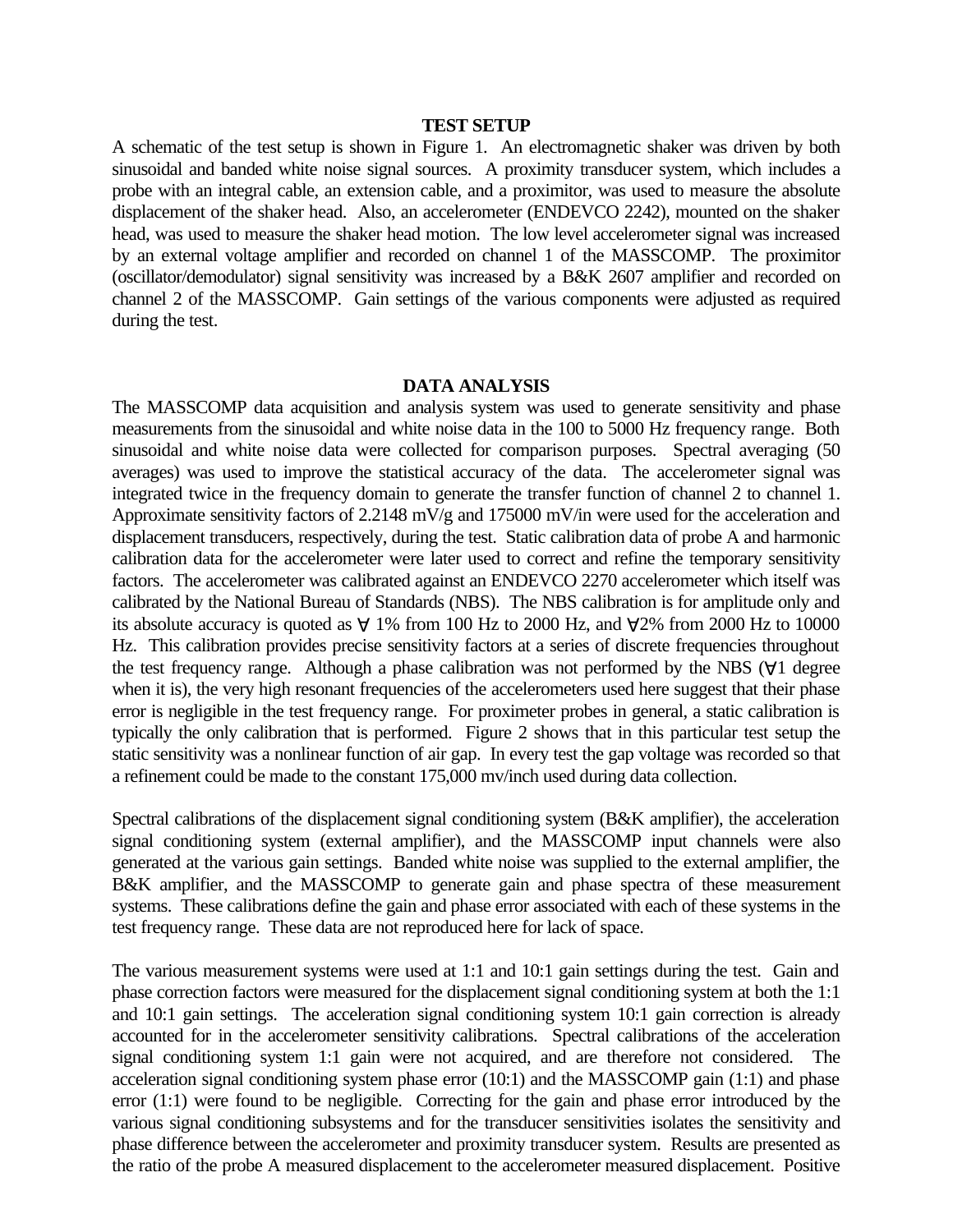phase angle values mean the probe A signal leads the accelerometer signal in time.

# **RESULTS AND DISCUSSION - PROBE A**

**Sinusoidal Data:** Sensitivity and phase versus frequency plots of the raw and corrected sinusoidal data are shown in Figures 3 and 4. Sinusoidal frequencies were chosen to coincide exactly with a line in the FFT spectrum to eliminate spectral leakage. Data at 102.52 Hz was collected at several displacement levels. Two of the data points were taken at only .0176 grms. This low acceleration level results in a low accelerometer output signal, which is reflected by the low coherence value of 0.8. Both the sensitivity and phase measurements of these data deviate from the general trend. These points are included for information only and may be disregarded when assessing the data. Probe A is observed to exhibit a dynamic range of greater than 150 db as it was found to accurately measure displacement as small as 1 microinch. This statement is based on a measurement recorded at 1000.98 Hz and 0.1 grms (coherence  $= 0.997$ ). It took a displacement this small for the coherence to drop below 0.999.

The net sensitivity error is noticeably reduced by the gain and sensitivity corrections. Phase error introduced by probe A is observed to increase in a linear fashion throughout the frequency range.

White Noise Data: Gain and phase versus frequency plots of the raw and corrected white noise data are shown in Figures 5 and 6. These data were obtained from sensitivity and phase spectra recorded using band limited white noise input to the shaker across the following bands: 30-1000 Hz, 500-2500 Hz, and 2500-10000 Hz. The overlapping data at 500 Hz, 750 Hz, 1000 Hz and 2500 Hz are observed to be dependent on the band input used. The data recorded at the different bands are indicated in Figure 5. These discrepancies may be due to non-linearities in the measurement system. These data exhibit the same general trends as the sinusoidal data.

A comparison of the corrected sinusoidal and white noise data is shown in Figures 7 and 8. Disregarding the low coherence sinusoidal data at 102.52 Hz and disregarding the white noise data discrepancy at 2500 Hz (again with a low coherence), the corrected plots show good agreement between the sinusoidal and white noise data. The sensitivity error due to probe A is found to be limited to ∀5% up to 5000 Hz with respect to the static calibration constant. A lagging phase error is introduced by probe A, which is seen to increase linearly with frequency, reaching a maximum value of -16 degrees at 5000 Hz.

# **RESULTS AND DISCUSSION - PROBE B**

The static calibration data for probe B is shown in Figure 9. The curve is seen to be more linear than for probe A. The possible implications of this will be discussed below.

Sinusoidal and white noise tests were conducted in the same fashion as for probe A. Corrected sensitivity and phase versus frequency plots of the sinusoidal and white noise data are shown in Figures 10 and 11. Probe B is observed to exhibit more sensitivity and phase error throughout the test frequency range. The sensitivity and phase error reach maximum values of 35% and 150 degrees, respectively, at 5000 Hz. Unlike probe A, however, the sensitivity as well as the phase error introduced by probe B are observed to increase linearly up to 5000 Hz.

Also unlike probe A, the overlapping data in the white noise bands are in good agreement. Whereas probe A sensitivities indicated by the two white noise bands differed by about 4% in the 500 to 1000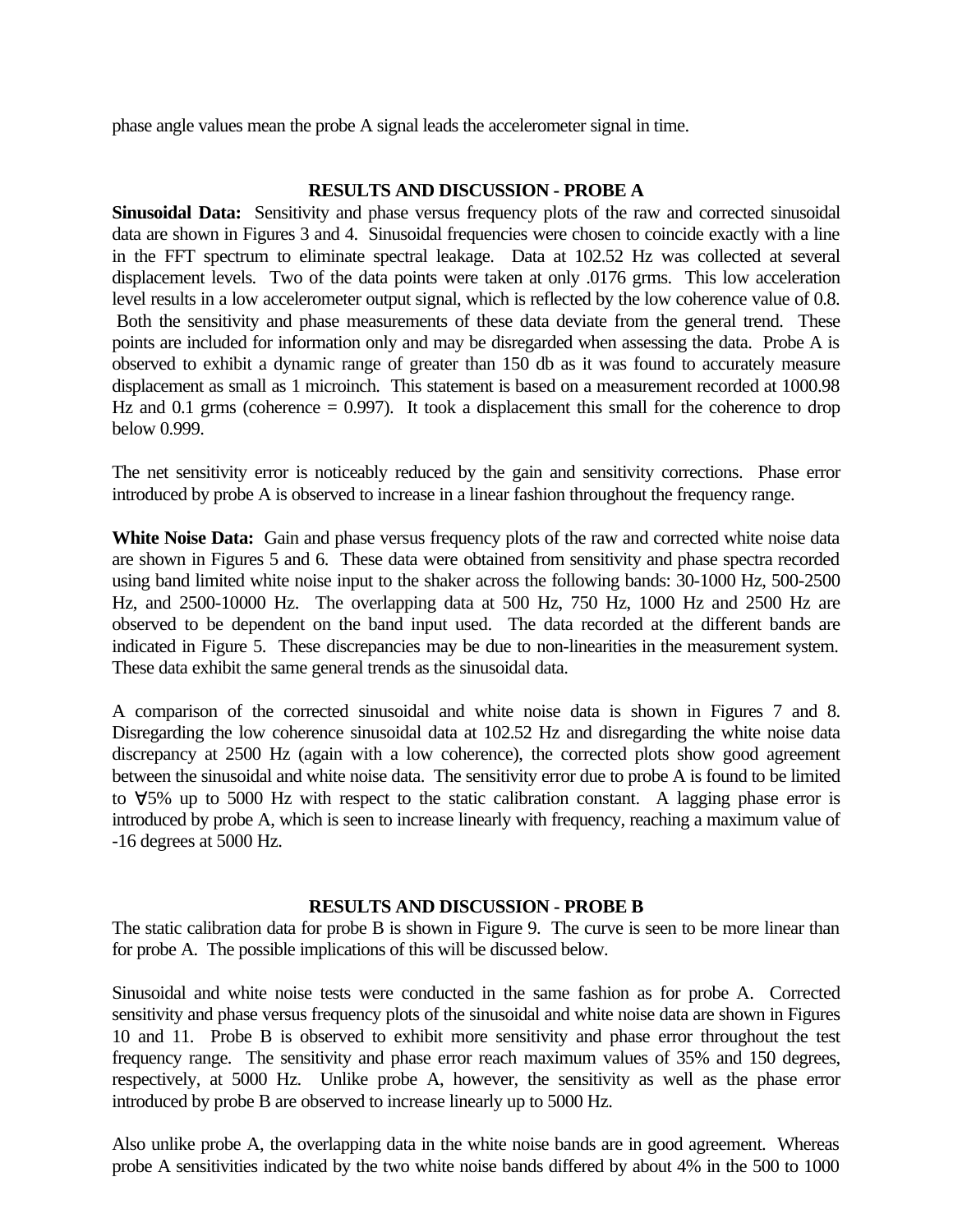Hz range, the bands for probe B differed by only about 1%. Also, the sinusoidal data matches the white noise data more closely than it did for probe A. This is believed to be due to probe B having shown better amplitude linearity in the static calibration data. This should be verifiable with additional tests. Additionally, another probe A with a static calibration curve as straight as probe B could likely be found and tested.

### **PROBLEMS**

There are two problems with the data presented which could be due to errors in the measurement approach. One problem, mentioned earlier for probe A, is the discrepancy in the corrected sensitivity for overlapping white noise bands and also for sine wave versus random. It is suspected that transducer amplitude nonlinearity may be the cause, and results for probe B support this, but this has not been verified. Operator error(s) somewhere in the acquisition/analysis process may also have caused this. Note that operator error can create sensitivity error more readily than phase error, and the discrepancies here are much more pronounced in the sensitivity data.

The other problem is in the sensitivity versus frequency data. It was expected that probe sensitivity would decrease with frequency. In an overall sense it does decrease. However, the corrected sensitivity data should approach one at zero frequency (i.e., the static cal). Figure 7 shows that probe A definitely misses the mark on the high side by about 2%. Probe B also misses the mark although low by about 2%. There presently is no explanation for this other than possibly poor signal quality from the accelerometer at the low end of the frequency range, or transducer nonlinearity. However, the sinusoidal data at 200 Hz had a coherence of 0.999, and the largest sinusoidal amplitude was only 1.3 mils. Another aspect of the probe A sensitivity curve which was unexpected is the observed leveling off at high frequency (see Figure 7). Sensitivity was expected to decrease continually in the fashion displayed by probe B.

## **RECOMMENDATIONS**

In retrospect, some important improvements could be made in the test method. These improvements would enhance accuracy, hopefully resolve existing discrepancies, and reveal other significant characteristics about eddy current displacement transducers. They include:

- 1. Testing more proximity transducer systems for unit-to-unit variations.
- 2. Acquire spectral calibrations of all measurement subsystems at all gain settings, and check with both white noise and sinusoidal waveforms.
- 3. Acquire measurements of overall spectral noise floors.
- 4. Inspect sinusoidal waveforms as a visual check of coherence.
- 5. Convert sinusoidal time data directly to a plot of millivolts versus mils.
- 6. Investigate affect on probe sensitivity of aiming probe at small target (i.e., centered versus off-centered aiming at the shaker head target).
- 7. Perform checks on amplitude linearity vs. frequency at different white noise grms levels.
- 8. Account more completely for the accelerometer calibration procedure, or use the NBS accelerometer directly, and also measure accelerometer amplitude linearity.
- 9. Make sure MASSCOMP interchannel crosstalk doesn't influence the coherence estimates.
- 10. Resolve discrepancy between static and low frequency dynamic data.
- 11. Have the NBS phase calibrate the accelerometer.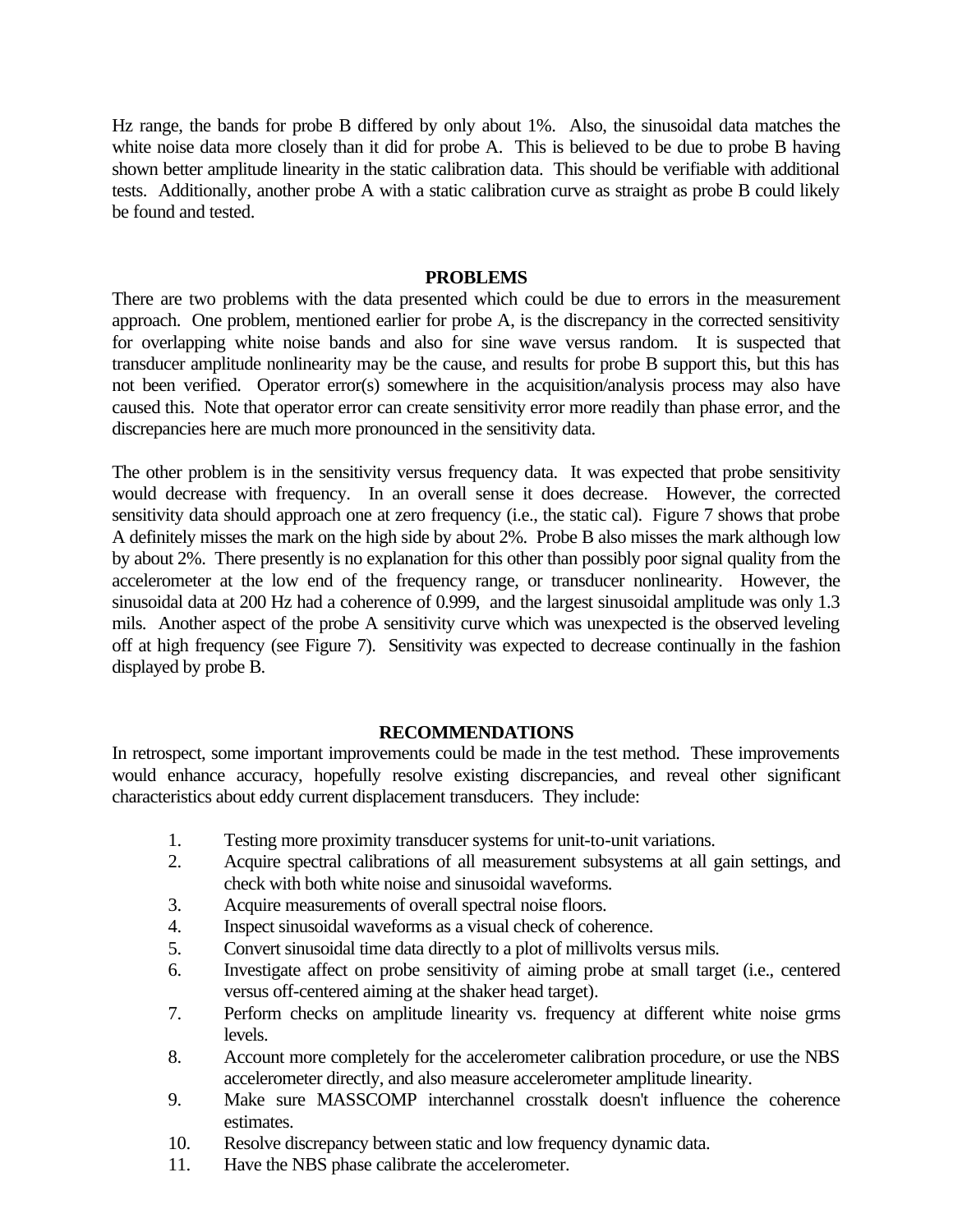12. Use a better low frequency accelerometer or velocity transducer to verify convergence to the static calibration.

### **CONCLUSIONS**

Tests were conducted to measure the sensitivity and phase characteristics of proximity transducer systems from two manufacturers as functions of frequency from 100 Hz to 5000 Hz. As expected, both systems were found to have sensitivity and phase characteristics which deviate from the static sensitivity at increasing frequency. Probe A transducer sensitivity was found to be within  $\forall$ 5% of the statically measured sensitivity for frequencies up to 5000 Hz. The probe B sensitivity decreased linearly to 65% of the static value at 5000 Hz. Both transducers were found to exhibit a wide dynamic range capable of accurately measuring relative displacements on the order of one microinch at 1000 Hz. This suggests that measurement uncertainties associated with using an eddy current probe to make dynamic measurements would best be quoted as a constant percentage of full scale readout (i.e., like a piezoelectric accelerometer). The appropriate percentage uncertainty value should be determined by statistical analysis of static calibration data. A significant phase delay was measured for the both proximity transducer systems. The phase delays are typical of a time delay effect as they are observed to increase linearly reaching a maximum of 16 and 150 degrees of lag at 5000 Hz for probe A and probe B, respectively. These equate to time delays of 8.9 and 84 microseconds. These observations are supported by both the sinusoidal and white noise data. Several important anomolies were present in the data which may be due to transducer amplitude nonlinearity, although this has not yet been verified.

### **REFERENCES**

1. Murphy, B.T., Scharrer, J.K., and Sutton, R.F., "The Rocketdyne Multifunction Tester- Part I: Test Method," Proceedings of the Sixth Workshop on Rotordynamic Instability Problems in High-Performance Turbomachinery, Texas A&M University, May 21-23, 1992.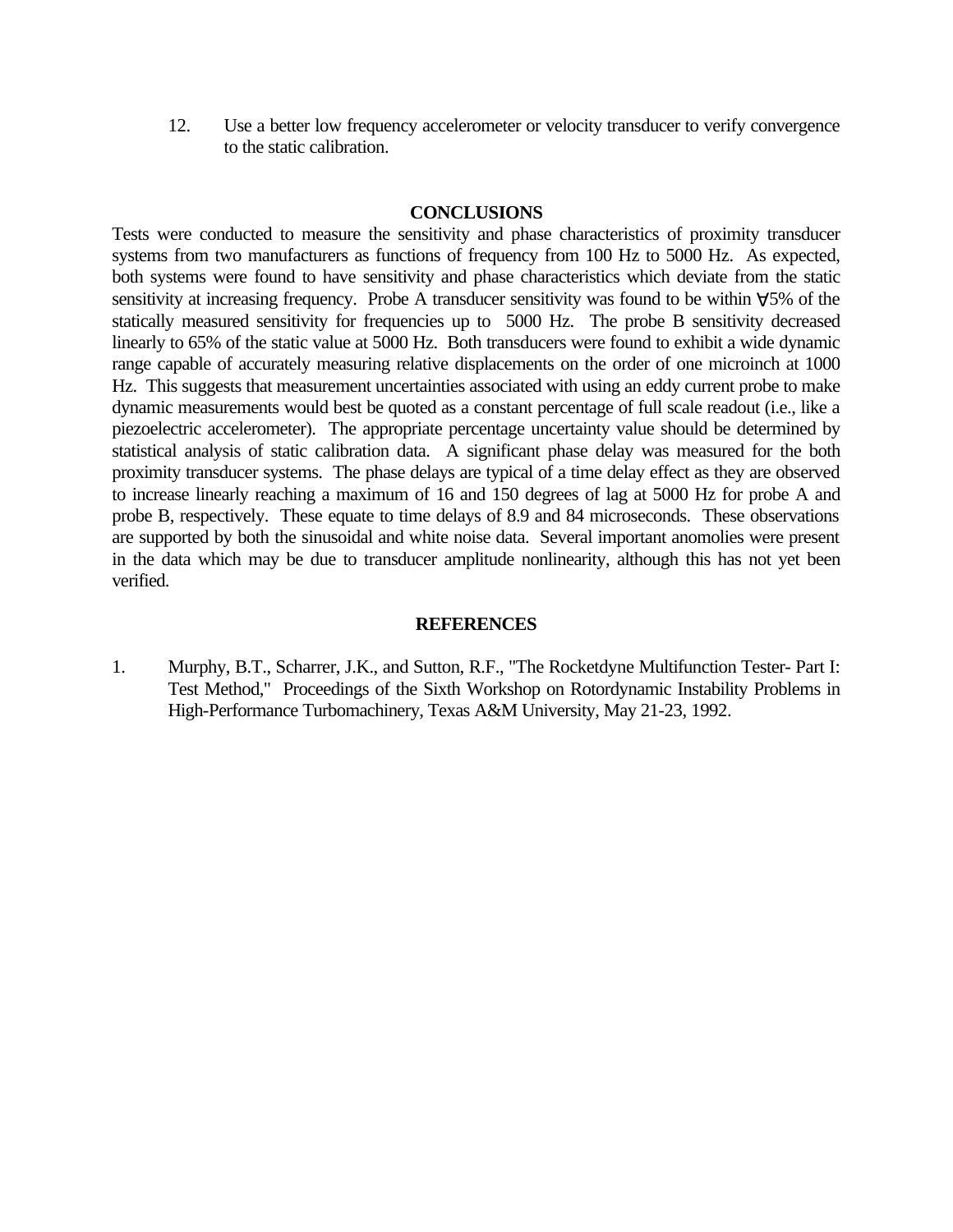







**Figure 4. Probe A Sine Wave Phase Data, Raw and Corrected.**



**Figure 2. Probe A Static Calibration Curve. Figure 3. Probe A Sine Wave Gain Data, Raw and Corrected.**



**Figure 5. Probe A White Noise Gain Data, Raw and Corrected.**